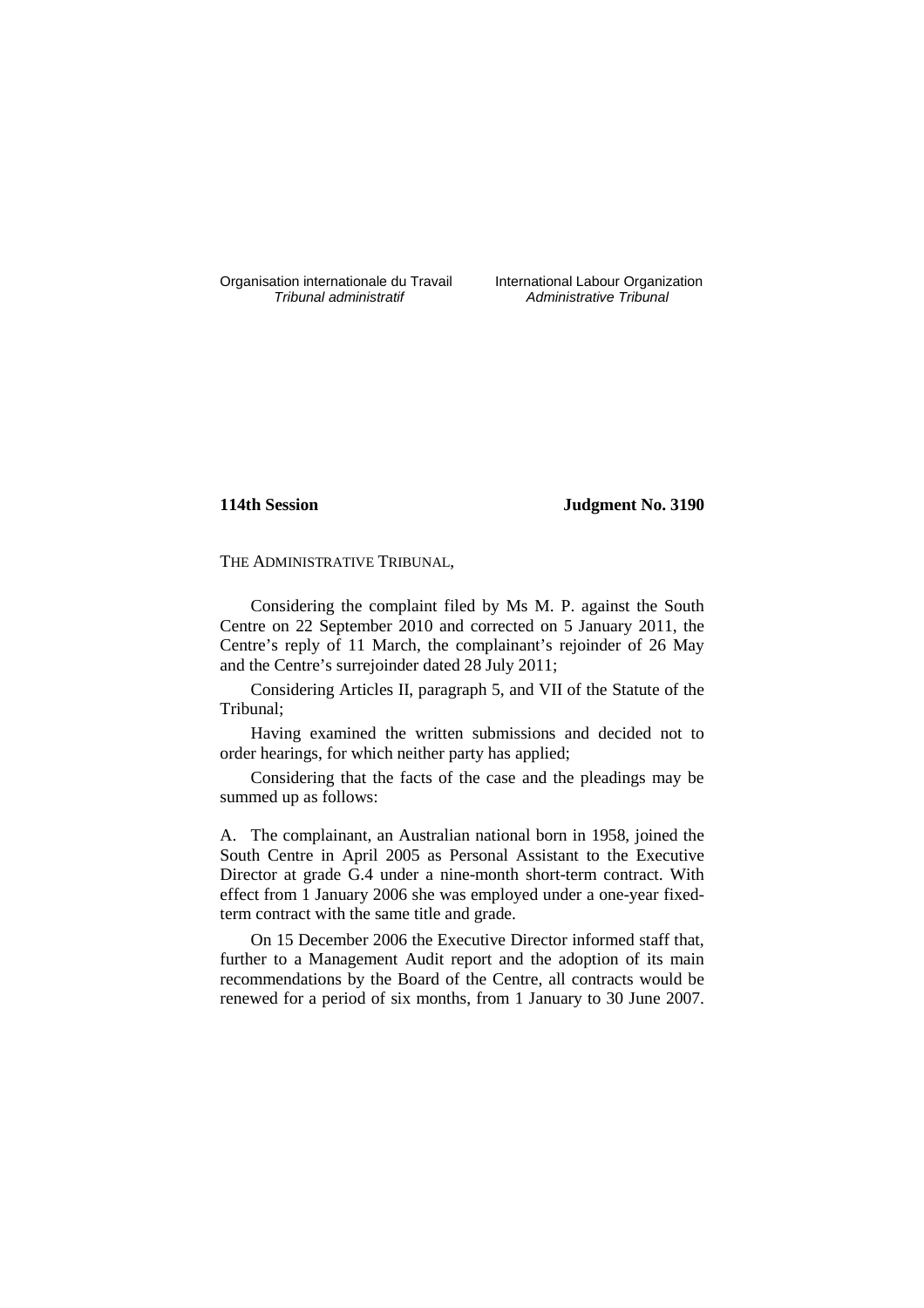The complainant signed her letter of extension of appointment on 22 December 2006. By a letter dated 30 March 2007 from the Head of Administration, she was notified that it had been decided to freeze her post and, consequently, her appointment would not be renewed beyond its expiry on 30 June.

An e-mail exchange ensued between the complainant and the Administration in which she sought, inter alia, additional information regarding the decision to freeze her post, advice as to how she could initiate any internal means of redress that were available to her and guidance as to which external adjudicative bodies had jurisdiction over the matter in the event that internal recourse was not available. In a letter of 15 May 2007 the Head of Administration explained that the Centre's internal appeal process was prescribed by Section B of Annex VII to the Staff Regulations and that, after exhaustion of that process, external recourse may be sought subject to the authorisation of the Board and the Council of Representatives (hereinafter "the Council") as to the jurisdiction of an external tribunal over cases involving the South Centre. At the material time, the aforementioned provisions of the Staff Regulations provided that an ad hoc Appellate Body composed of members of the Board of the Centre was the final arbitrator of challenges to administrative decisions taken by the Centre.

On 16 May 2007 the complainant sought clarification about the internal appeal process. In his response of 18 May the Head of Administration reiterated that a staff member had recourse against administrative decisions pursuant to Section B of Annex VII to the Staff Regulations and he stated that he would not engage in further correspondence on the matter. On 23 May the complainant and two other staff members wrote to the Executive Director, advising him of their intention to seek a remedy against the "illegal" decisions to extend their fixed-term contracts for only six months and then to allow them to expire on 30 June 2007. They pointed out that in an e-mail of 5 April of that year the Chairman of the Board had fully supported the Executive Director's actions in this respect, on the grounds that those actions were in line with decisions taken by the Board. As appeals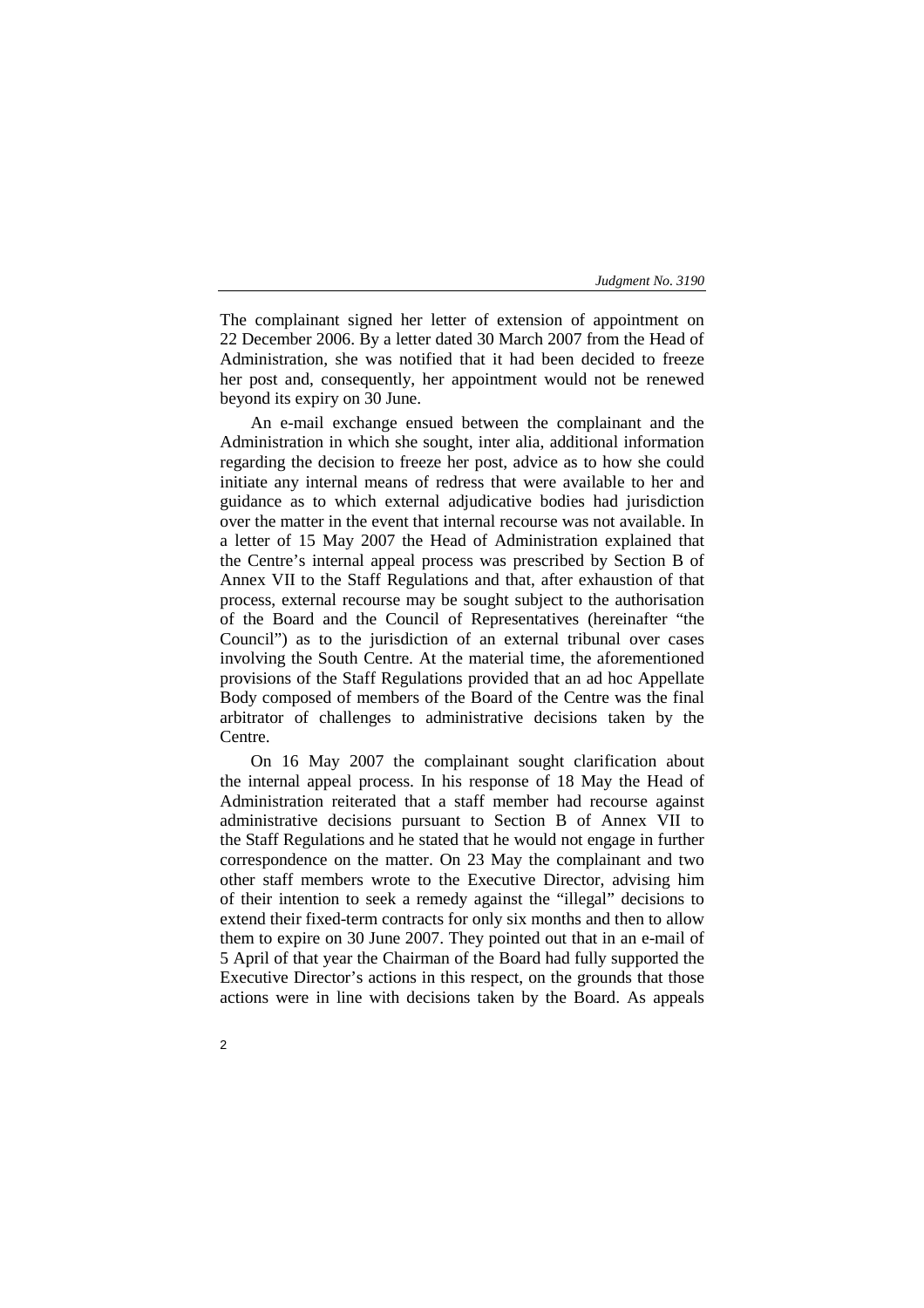against administrative decisions were adjudicated by an ad hoc Appellate Body composed solely of members of the Board, they argued that the internal appeal process was neither independent nor impartial and they indicated that their options for redress included the "Swiss Labour Court, the European Court of Human Rights, or the courts of the United States". Two days later, the complainant submitted a written settlement offer to the Administration which, it was stated, would remain open for seven days from the date of its receipt. In an e-mail of 7 June the Executive Director invited the complainant and her two aforementioned colleagues to meet with him to discuss their concerns before they pursued formal legal remedies.

On 28 September 2007 the complainant lodged an application with the European Court of Human Rights in which she alleged violations of several Articles of the European Convention on Human Rights (hereinafter "the Convention") by the High Contracting Party, Switzerland, which had resulted in a denial of her right to a fair hearing, and she sought damages for the "illegal truncation and termination" of her fixed-term contract. The jurisdiction of this Tribunal was subsequently recognised by the South Centre with effect from 15 November 2007. Therefore, on 24 January 2008 the complainant filed a corrigendum to her application lodged with the European Court of Human Rights.

On 3 February 2010 the Tribunal delivered Judgment 2868, concerning a complaint filed by Mr S., another staff member of the Centre, which related, among other things, to the renewal of his fixed-term contract for a period of less than a year. In that judgment the Tribunal held that the Executive Director's decision to renew fixed-term contracts for only six months was taken without authority and it set aside that decision as it applied to Mr S. and awarded him damages. In April 2010 the complainant was notified that the European Court of Human Rights had declared her application inadmissible because it did not concern an interference with her rights under the Convention by the authorities of the respondent State and was therefore incompatible *ratione personae* with the provisions of the Convention.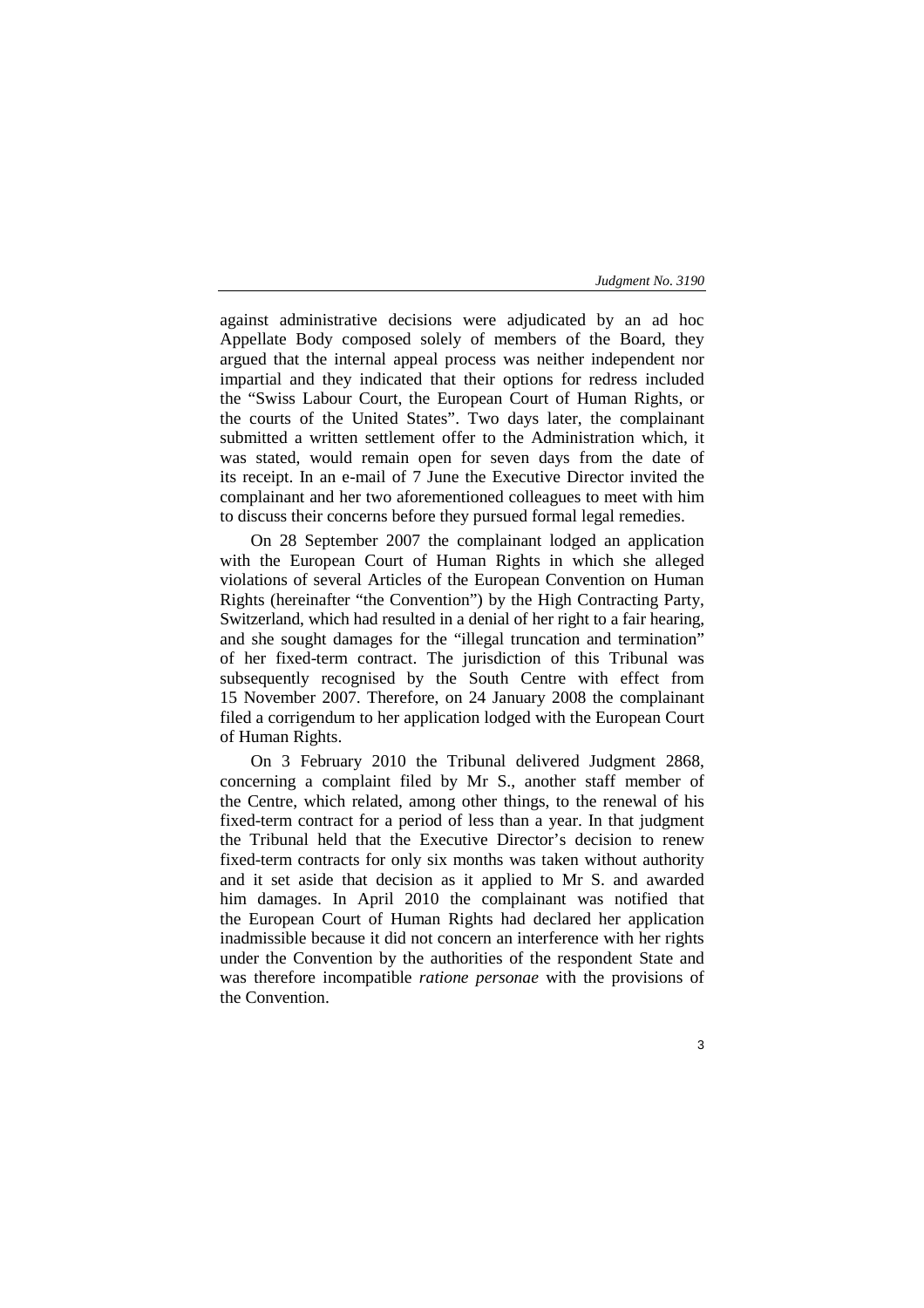On 28 May 2010 the complainant wrote to the Executive Director asserting that the facts and circumstances surrounding the "improper dismissal" of Mr S. were similar to her own and, referring to the principle of *res judicata* and with the aim of avoiding further expenses for both herself and the Centre, she asked that the decision in Judgment 2868 be applied to her. The Executive Director replied on 28 June that he was unable to accede to her request. He stated that Judgment 2868 was neither applicable to nor binding on individuals who were not parties to the case leading to that judgment, and he pointed out that the complainant had failed to file an internal appeal against the decisions she disputed within the prescribed time limits. That is the impugned decision.

B. Relying on the Tribunal's decision in Judgment 2868, the complainant contends that the renewal of her fixed-term contract for a period of less than one year was a violation of the Centre's Staff Regulations. She considers that the aforementioned judgment constitutes a legal precedent which should be applied to her and other similarly situated staff members, as there is no basis upon which the Centre can maintain administrative decisions which have been declared unlawful by the Tribunal.

She points out that after she was informed that her post would be frozen, the Centre did not reply to a number of her communications, including requests to have her case heard, and that any responses she did receive were unhelpful. Indeed, the Centre did not notify her that an ad hoc Appellate Body had been convened to hear Mr S.'s appeal and it also failed to respond to her offer to settle her case.

With respect to the remedies available to her, the complainant asserts that the internal appeal process available to staff members is inadequate because it fails to guarantee the impartiality or independence of the ad hoc Appellate Body, which is composed of Board members appointed by the Council of Representatives. She explains that members of the Appellate Body may be called upon to adjudicate appeals against decisions which are directly related to decisions they have taken in their capacity as Board members, and she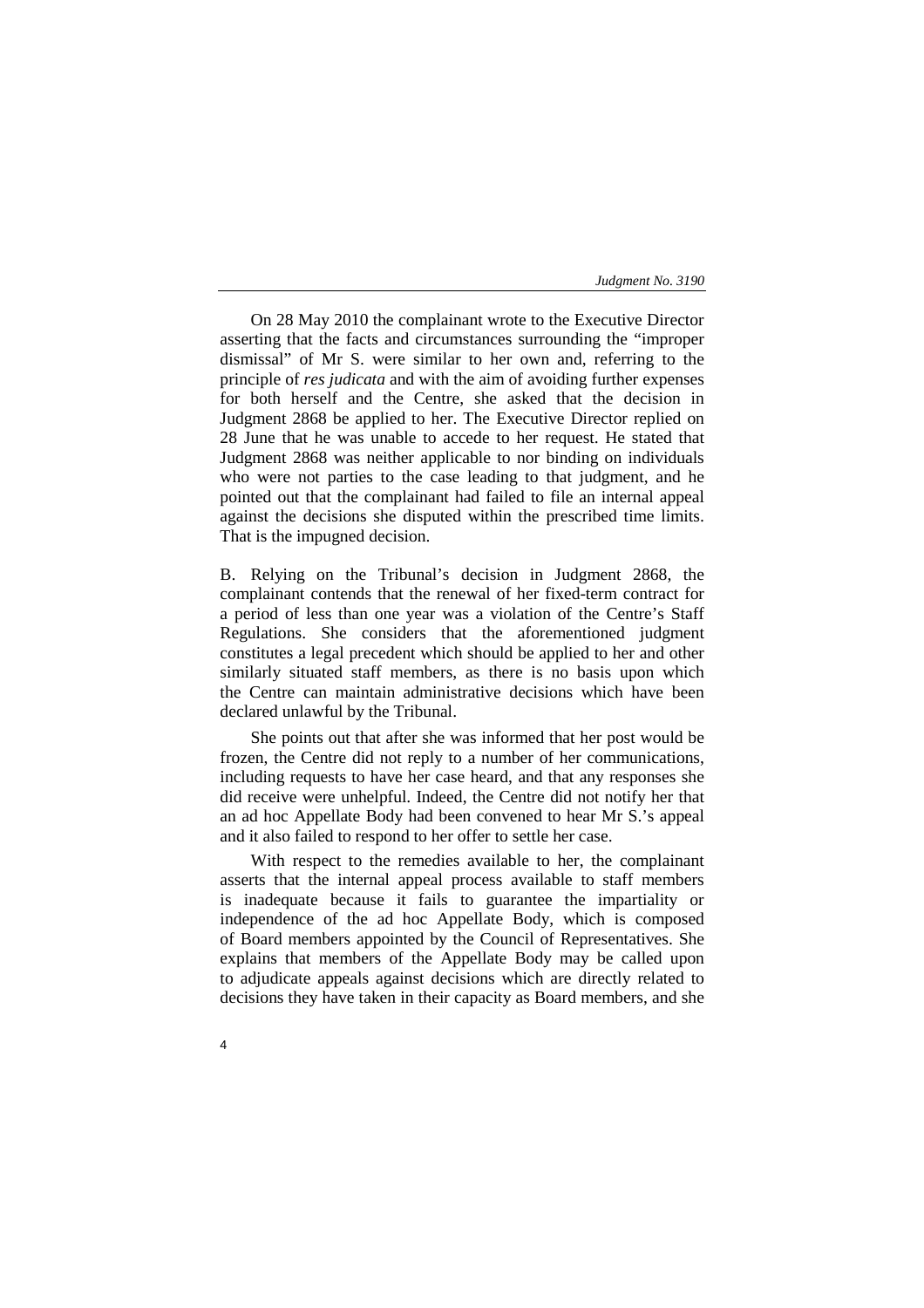regards this as "clearly […] contradictory and impossible". She points out that the relevant statutory provisions do not permit staff members to object to the composition of the Appellate Body. Consequently, she was denied natural justice and due process, and although there was a clear need to set up an external adjudicative body to consider her case, the Centre failed to do so. She considered that she had exhausted the internal means of redress open to her and, as the Centre had not yet recognised the jurisdiction of the Tribunal, she submitted an application to the European Court of Human Rights. Having done so, she had to wait for a decision from that Court before filing a complaint with the Tribunal.

The complainant asks the Tribunal to quash the impugned decision as well as the decision of 30 March 2007 not to renew her appointment beyond 30 June 2007. She seeks an award of damages in an amount equal to the salary, benefits and other allowances that she would have received for a period of six months. She also claims 10,000 Swiss francs in moral damages and costs in the amount of 5,000 francs.

C. In its reply the Centre objects to the receivability of the complaint on a number of grounds. It contends that the complainant failed to exhaust the internal means of redress that were available at the time the administrative decisions of 15 December 2006, 30 March 2007 and 28 June 2010 were taken and that none of the circumstances permitting direct access to the Tribunal applies. By choosing not to engage the Centre's internal appeal process in relation to the decision of 30 March on the grounds that such a process would not be independent and impartial, she made an irreceivable direct application to the Tribunal. In any event, according to the Centre, any challenge to the decision of 30 March 2007 is now time-barred and hence irreceivable. Furthermore, pursuant to Article II, paragraph 5, of its Statute, the Tribunal does not have jurisdiction with respect to the complainant's claims related to the decision of 28 June 2010, because that decision does not involve any breach of the terms of her appointment or a violation of the Staff Regulations. Moreover, it is not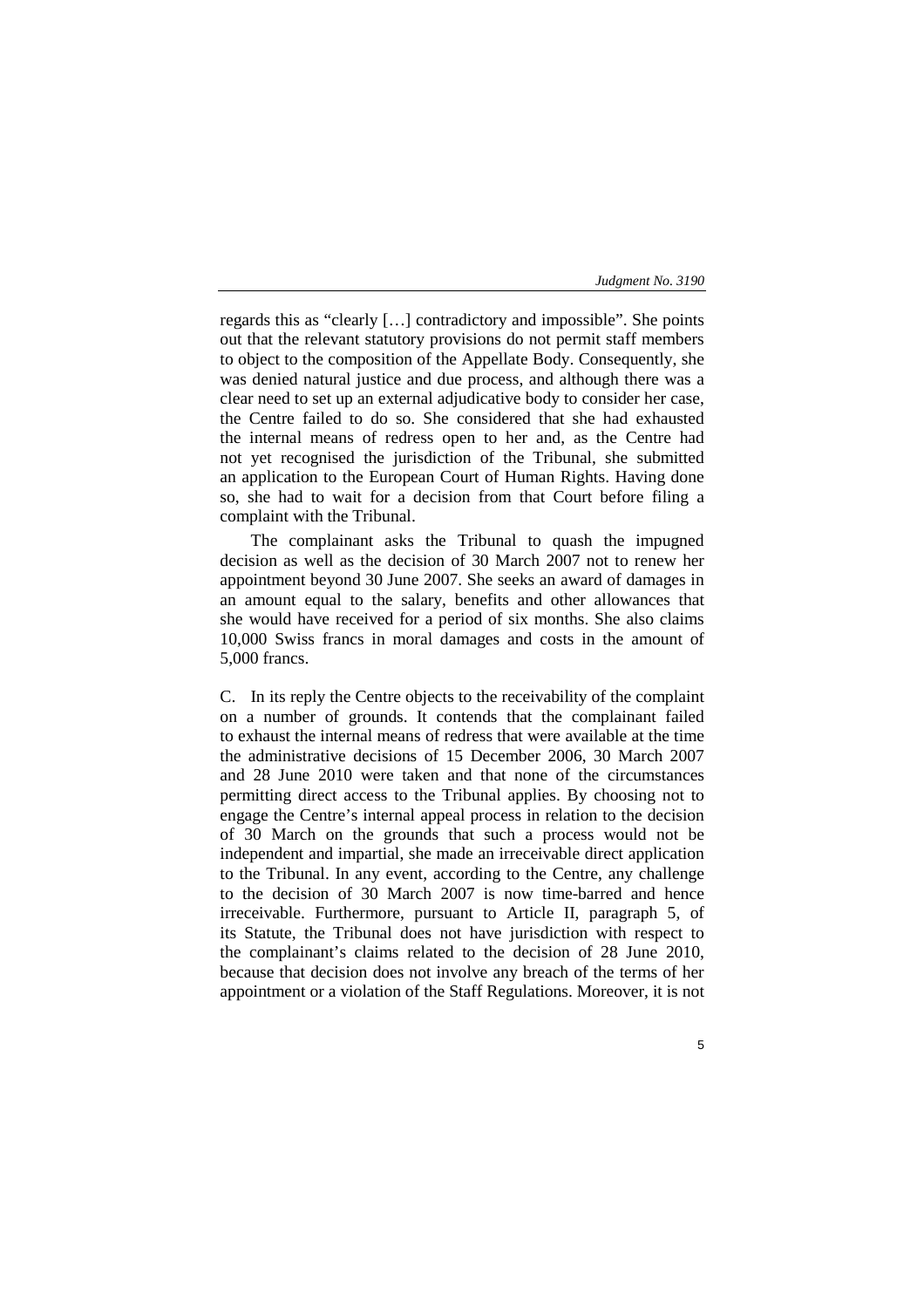competent under the same provisions to examine her claims related to the decision of 30 March 2007 because, at the material time, the South Centre's recognition of jurisdiction of the Tribunal had not yet taken effect.

On the merits, the Centre refers to the Tribunal's case law and argues that its judgments operate *in personam* and not *in rem,* and that a judgment only has effect as between the parties to it. The complainant was not a party to the case leading to Judgment 2868, she has no privity with Mr S., nor is she his successor in interest and, consequently, there is no basis upon which she can benefit from that judgment. It challenges her reliance on the principle of *res judicata*, which applies only where the necessary three identities of person, cause and object are present. In the absence of privity or identity of person between the complainant and Mr S., the Executive Director, in his decision of 28 June 2010, correctly refused to apply that principle.

The Centre disputes the complainant's allegation that it purposefully withheld information from her regarding Mr S.'s internal appeal, pointing out that it has no duty under the Staff Regulations to provide such information to current or former staff members who are not parties to the proceedings in question.

It submits that the non-renewal decision of 30 March 2007 was taken as a result of budgetary constraints and argues that it is subject to only limited review. Furthermore, the complainant was given timely notice of that decision in accordance with the relevant provision of the Staff Regulations and the case law. The decision of 15 December 2006 to shorten renewals of fixed-term appointments to six months was also taken on the basis of budgetary constraints and was a valid exercise of the Executive Director's authority under the Staff Regulations.

Lastly, the Centre asserts that the Administration fully respected the complainant's dignity and reputation, in particular by providing her with due notice of its decisions and by responding fully and promptly to her queries.

It asks the Tribunal to be reimbursed for its actual costs in relation to the complaint.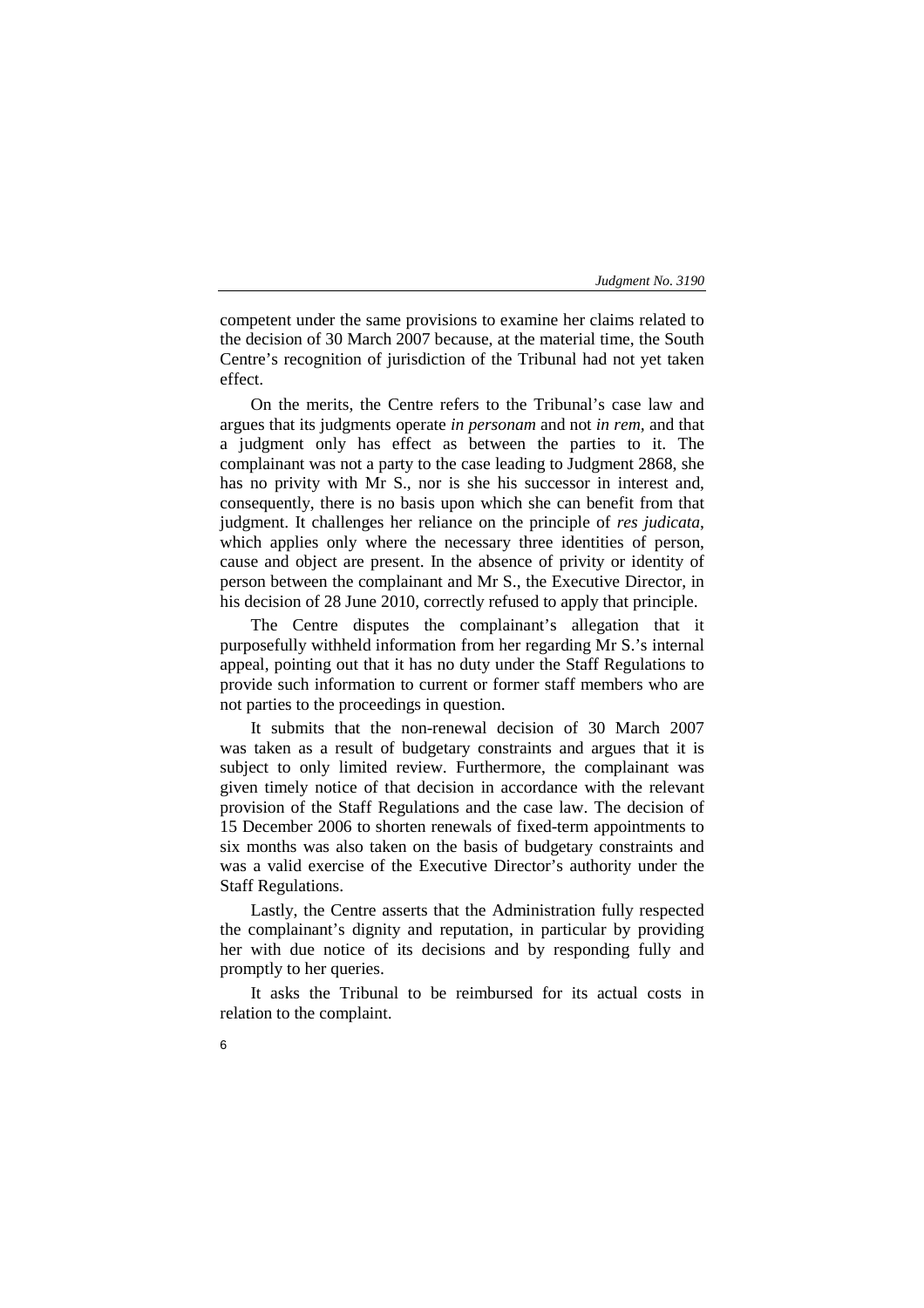D. In her rejoinder the complainant presses her pleas. She contends that her complaint is receivable and not time-barred. Relying in particular on Judgment 2868, she argues that the Tribunal has jurisdiction over her complaint on the basis that the Centre's decision of 30 March 2007 to limit the extension of her contract to six months was a violation of the Centre's Staff Regulations. In her view, the delivery of that judgment triggered her right to file a complaint with the Tribunal, and the Executive Director's decision of 28 June 2010 was a final administrative decision. She appends to her submissions an e-mail dated 28 March 2007 from a member of the Administration which, in her view, illustrates that the Centre was aware, well before the delivery of Judgment 2868, that the decision to extend staff contracts by only six months could be challenged as unlawful. She asserts that the Centre's submissions with respect to its financial situation up to 2007 are not relevant.

E. In its surrejoinder the Centre maintains its position in full. It objects to the complainant's reference to the e-mail of 28 March in support of her arguments and asserts that this evidence is inadmissible.

# CONSIDERATIONS

1. By an e-mail of 15 December 2006 the Executive Director informed the Centre's staff that, as from 1 January 2007, their contracts would be renewed for six months and not for one year. Despite objections raised by various staff members the Executive Director maintained his decision, pointing out that those who disagreed with it had the option of not signing their contracts. On 22 December 2006 the complainant who had previously been granted a oneyear fixed-term appointment with effect from 1 January 2006 signed her letter of extension of appointment. On 30 March 2007 she was informed in writing that her contract would not be renewed or extended beyond 30 June 2007, because the Board "at its  $18<sup>th</sup>$  meeting [...] [had] decided to rationalize the post structure of the Centre in relation to the availability of funds and anticipated contributions for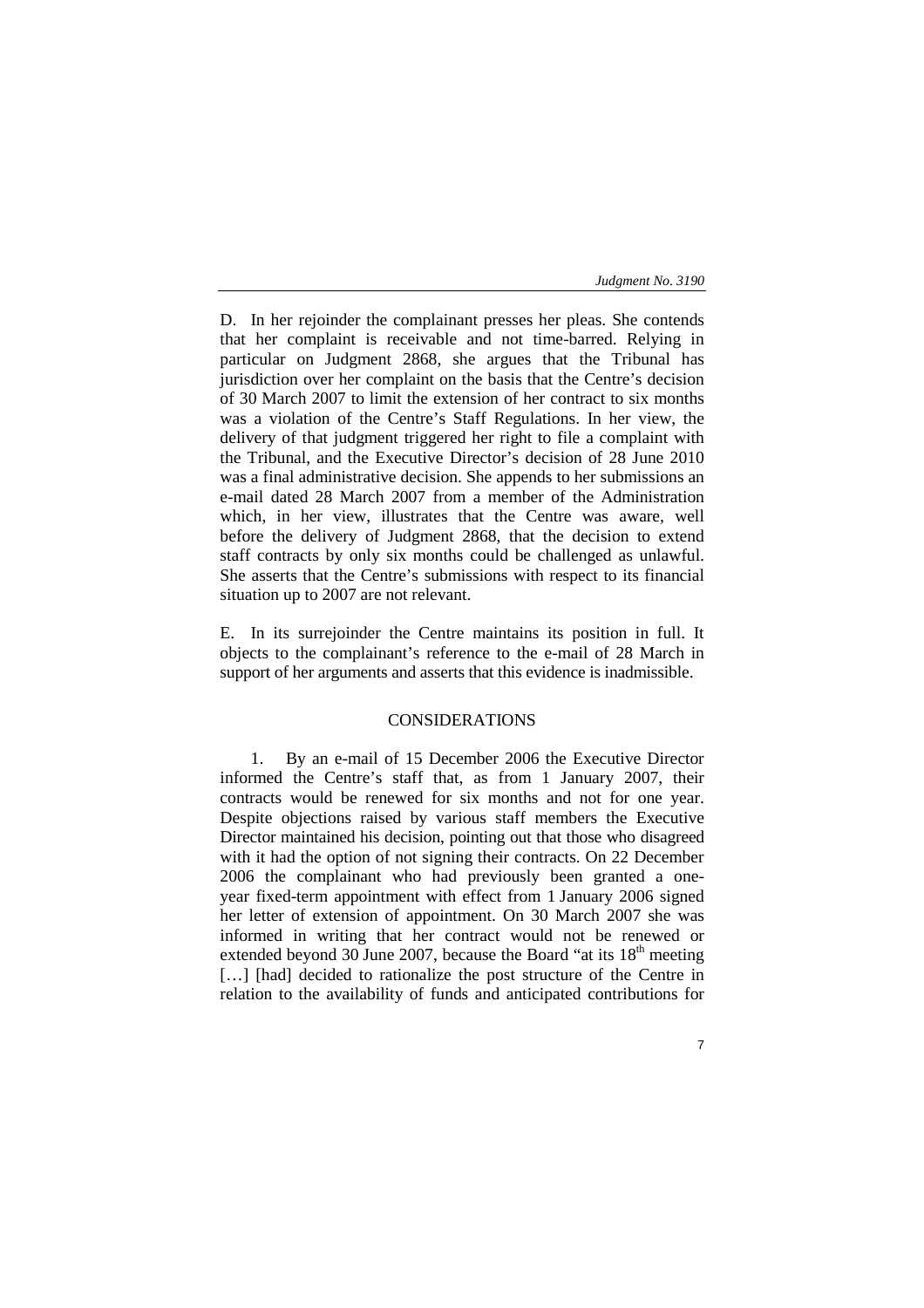2007. This decision has resulted in the freezing of several posts, which regrettably include[d] the post of Personal Assistant to the Executive Director".

2. In an e-mail of 11 April 2007 to the Head of Administration, the complainant requested further information regarding the nonextension of her contract. Specifically, she asked why the Board had frozen her post, what reasoning had been used to reach that decision, why her post had been frozen due to lack of funds whereas the contracts of other administrative and support staff had been extended until 30 June 2008 and whether she would be automatically allowed to assume the post if or when the Board reversed its decision. In his response of 12 April the Head of Administration stated that the administrative actions taken to freeze a number of posts had been based on a Board decision and that as and when the posts were "unfrozen" they would be advertised for recruitment. He further explained that in the event she wished to apply for the post, her candidature would be considered, but there was no provision in the Staff Regulations entitling former staff members to automatic assignment for future vacancies.

3. By an e-mail of 8 May 2007 to the Head of Administration, which she copied in particular to the Executive Director and the Chairman of the Board, the complainant pointed out that he had not answered her questions satisfactorily. She asked whether there was any internal recourse against the Board's decision and requested his urgent advice in that respect. In the event that there was no internal appeals process she asked to be informed as to which "external binding adjudication forums" had been recognised by the South Centre so that she could appeal against the decision of the Board. She informed him that if the South Centre had not recognised any external adjudicative bodies she would have no option but to consider all other possible avenues of redress. On 15 May 2007 the Head of Administration replied to her that the decision to freeze posts had been taken in response to budgetary concerns. He went on to explain that the procedure for appeals of administrative decisions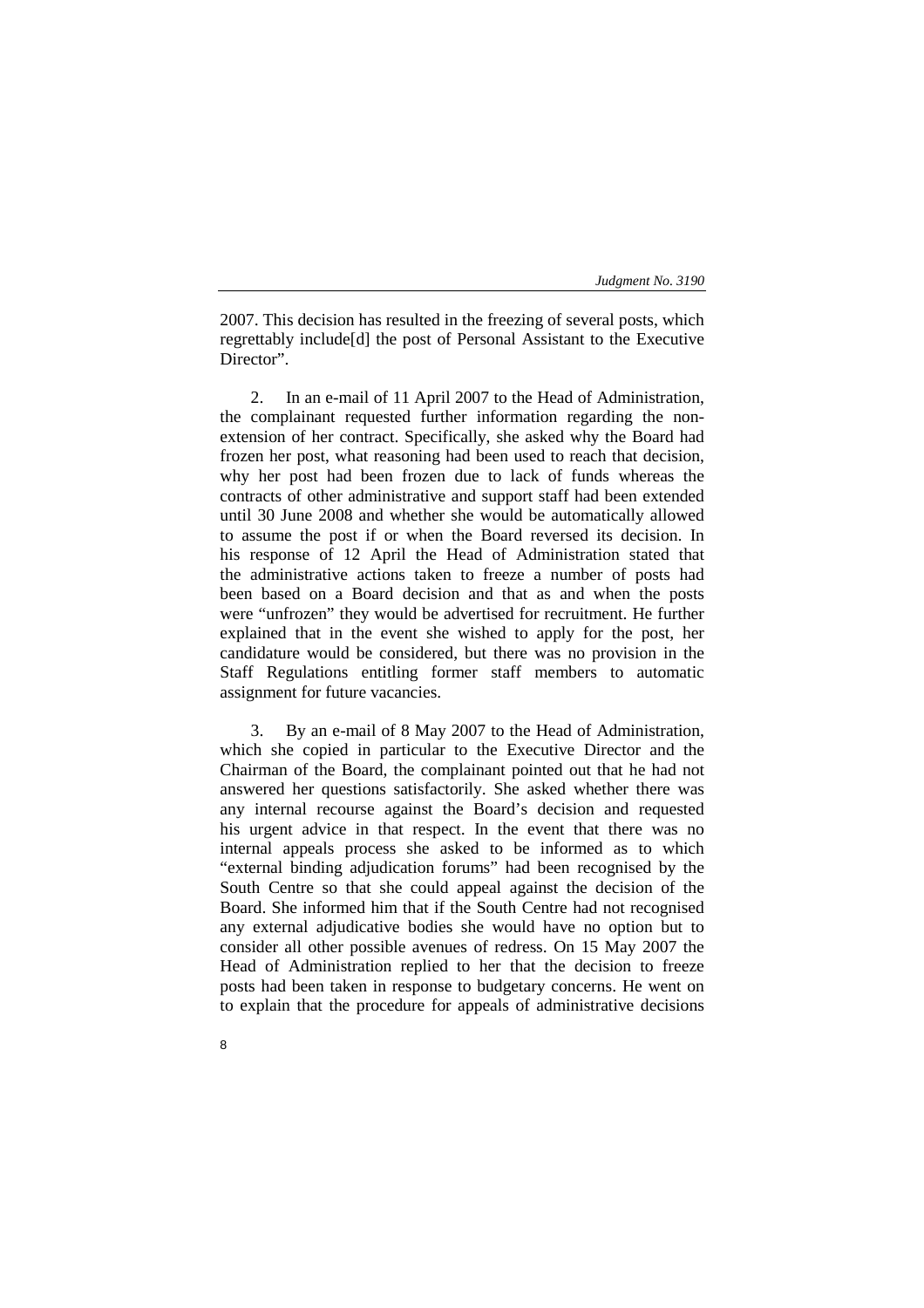could be found in Section B of Annex VII to the Staff Regulations, and that subsequent to the exhaustion of the internal appeal procedure, "external recourse may be sought subject to authorization of the Board and Council as to [the] jurisdiction of an external tribunal over cases involving the South Centre".

4. Section B of Annex VII provides in relevant part under the heading "Appellate Body":

- "1. A staff member wishing to appeal an administrative decision, or a decision taken consequent to the processes set out above on disciplinary measures and procedures, must, within one month of the date of receiving notification of the decision in writing, notify the Board, through the Chairperson, of intent to appeal. […]
- 2. Within one month of receipt of the staff member's notice of intent to appeal, the Chairperson of the Board shall refer the appeal to an ad hoc Appellate Body, consisting of three of its members, one of whom shall act as Chairperson. [original emphasis]
- […]
- 5. The ad hoc Appellate Body shall forward its decision through its Chairperson to the full Board of the South Centre, and to the appellant not later than one month from the date it hears the appeal.
- 6. The decision of the ad hoc Appellate Body shall be final."

5. On 25 September 2007 another staff member, Mr S., filed an internal appeal alleging that the decision to renew his contract for a period of only six months contravened Staff Regulation 4.1.5 which provides:

"Fixed-term appointments shall be defined as appointments of one year or more. Contracts shall be 1 or 2 years duration, renewable. Appointments for longer periods may be made if funds are expected to be available, subject to the condition explicitly stated in Letters of Appointment that the extended period shall be dependent on funds being made available for ensuing budgetary periods to which the appointment refers."

The ad hoc Appellate Body rejected his appeal on 17 February 2008. He subsequently filed a complaint with the Tribunal and on 3 February 2010 the Tribunal delivered Judgment 2868 in which it set aside the Appellate Body decision to dismiss his appeal as well as the decision to renew his contract for only six months.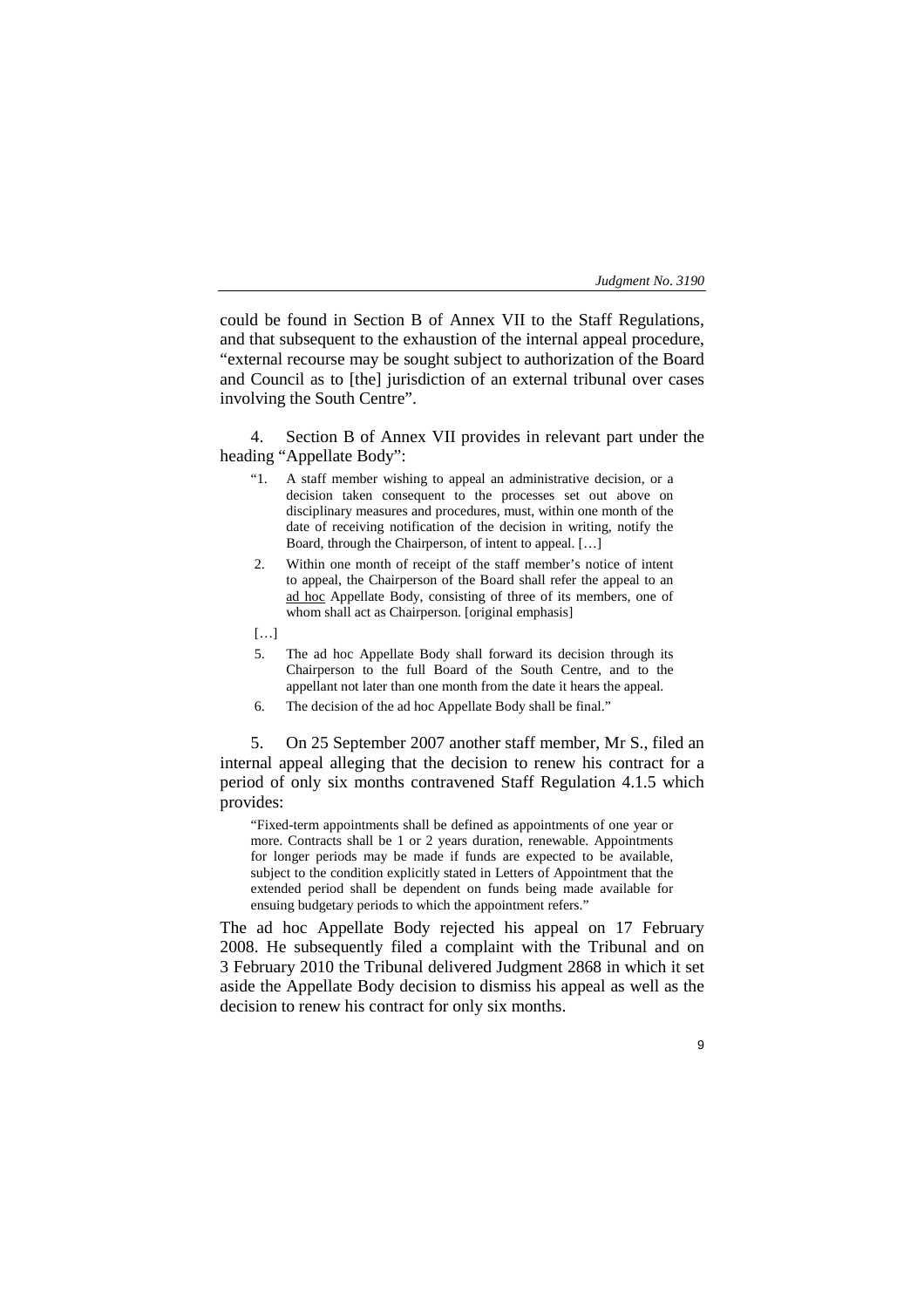6. In the meantime, on 28 September 2007, the complainant lodged an application with the European Court of Human Rights as she considered that an e-mail of 5 April 2007 from the Chairman of the Board to the Staff Association "to have evidenced the exhaustion of her internal means of redress, [and] even if she had seized such procedure, it would have been a nullity" because the Centre's entire dispute resolution system fell short of the requirements of an independent and impartial tribunal, inherent in the notion of a fair trial. The Chairman had stated, inter alia, "that the steps that the [Executive Director] has taken have my complete approval and are in line with decisions by the Board". On 30 April 2010 the complainant was notified by letter of the decision of the European Court of Human Rights to declare her application inadmissible as it "did not concern an interference with her Convention rights by the authority of the respondent State [Switzerland]. Accordingly, the application was incompatible *ratione personae* with the provisions of the Convention, within the meaning of Article 35 § 3."

7. On 28 May 2010 the complainant asked the Executive Director to apply Judgment 2868 to her. He replied on 28 June 2010 stating, inter alia, that "Judgment 2868 is binding and constitutes *res judicata* only with respect to the parties in that particular case and has no applicability or binding force on third parties who were not parties to that case. The judgments of the [Tribunal] operate only *in personam* and not *in rem.*"

8. In the present proceedings the complainant requests the Tribunal to quash the decisions dated 30 March 2007 and 28 June 2010 (as detailed above). She also requests that the Centre pay her all salary, allowances and other benefits that she would have received for a period of six months, moral damages in the amount of 10,000 Swiss francs and 5,000 francs in costs.